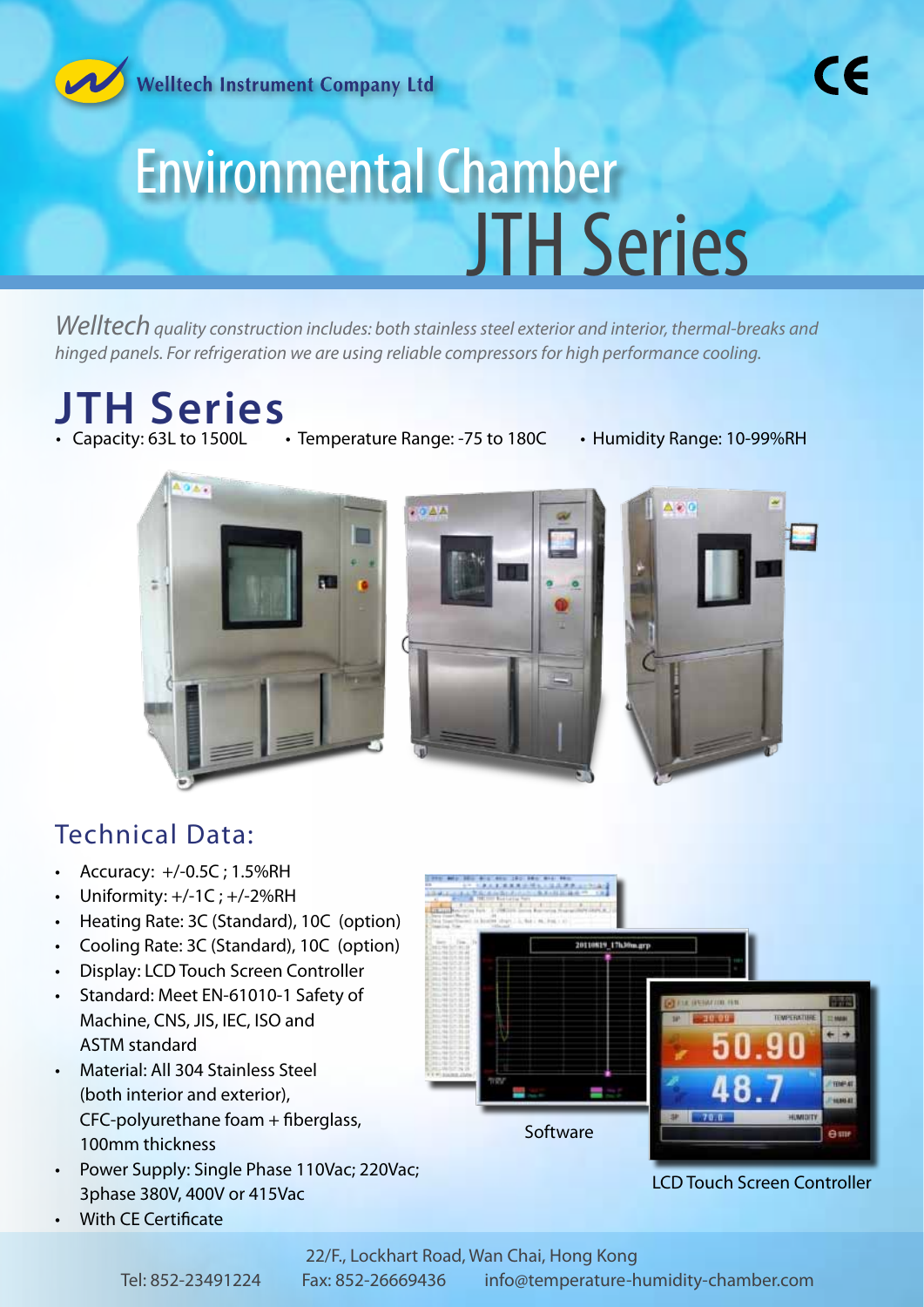### **Standard Features**



Digital Humidity Probe

- Replace the tradition dry and welt bulb • Working temperature range: -80 to 200C
- Accuracy: +/-1.5%RH



Viewing Window • With the fluorescent lamp



Cable Port • O.D. : 50mm, 100mm or 160mm





Adjustable Shelf Cascade Compressors Design



### Thermostat

- Temperature & humidity thermostat
- Overheat protection



Castors • With leveler



Cartridge Type Water Tank • With water level indicator



Lockable Power Switch



PLC Microprocessor Design

- With MCCB Circuit Protection
	- Phase Protection
- Compressors Overload Protection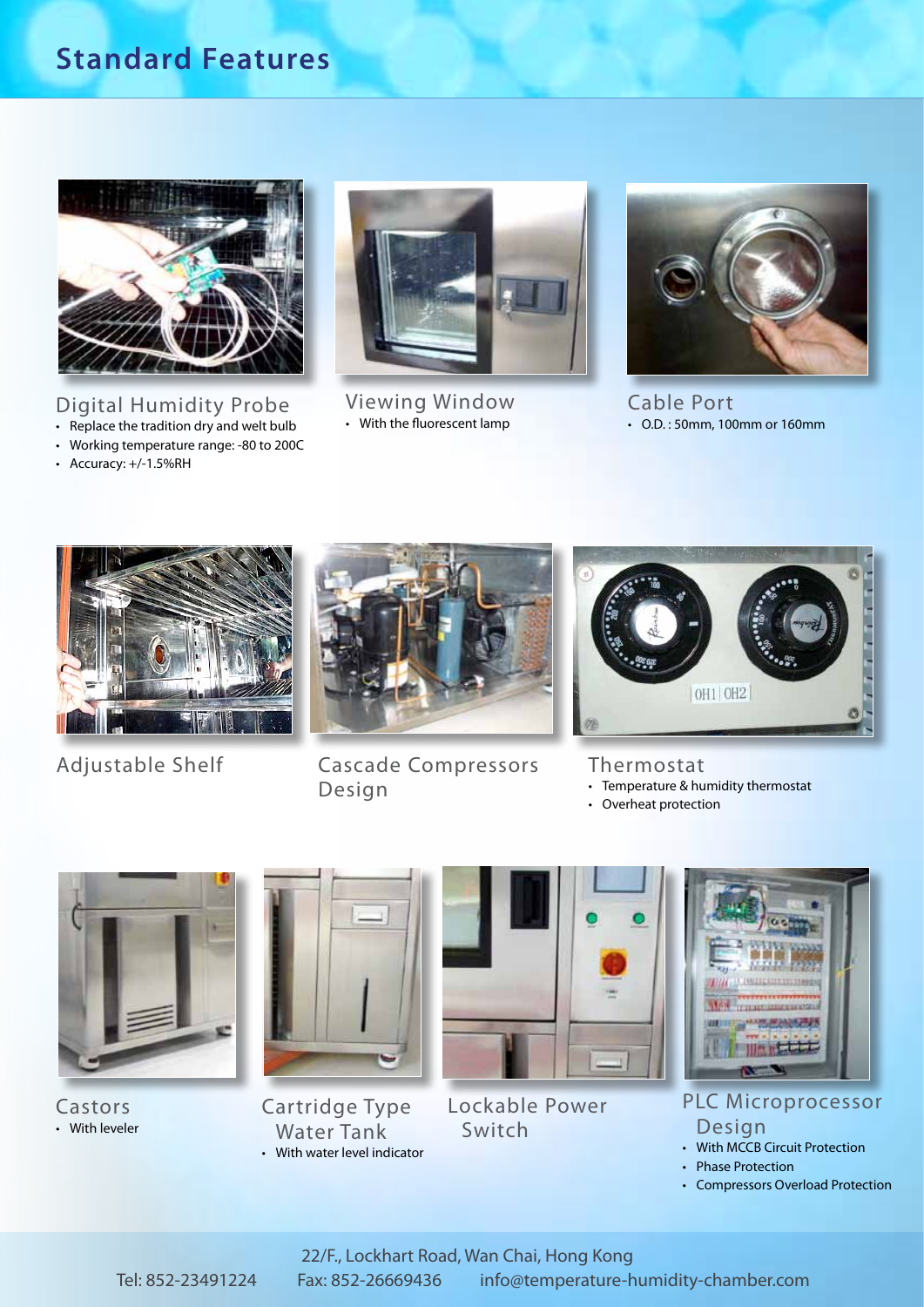

Data Storage On Flash Card



RS232 Interface • With PC software



## **Optional Features**



Water Re-fill System • Once the water is not enough, the water will goes into the water tank automatically



CHART RECORDER Solar Lamps<br>• Paper recording of temperature & humidity





GLOVES PORTS

- User can wear the gloves and do the operation inside the chamber without open the window • Can keep constant temperature indise the
- chamber during operation.



Iris ports with gloves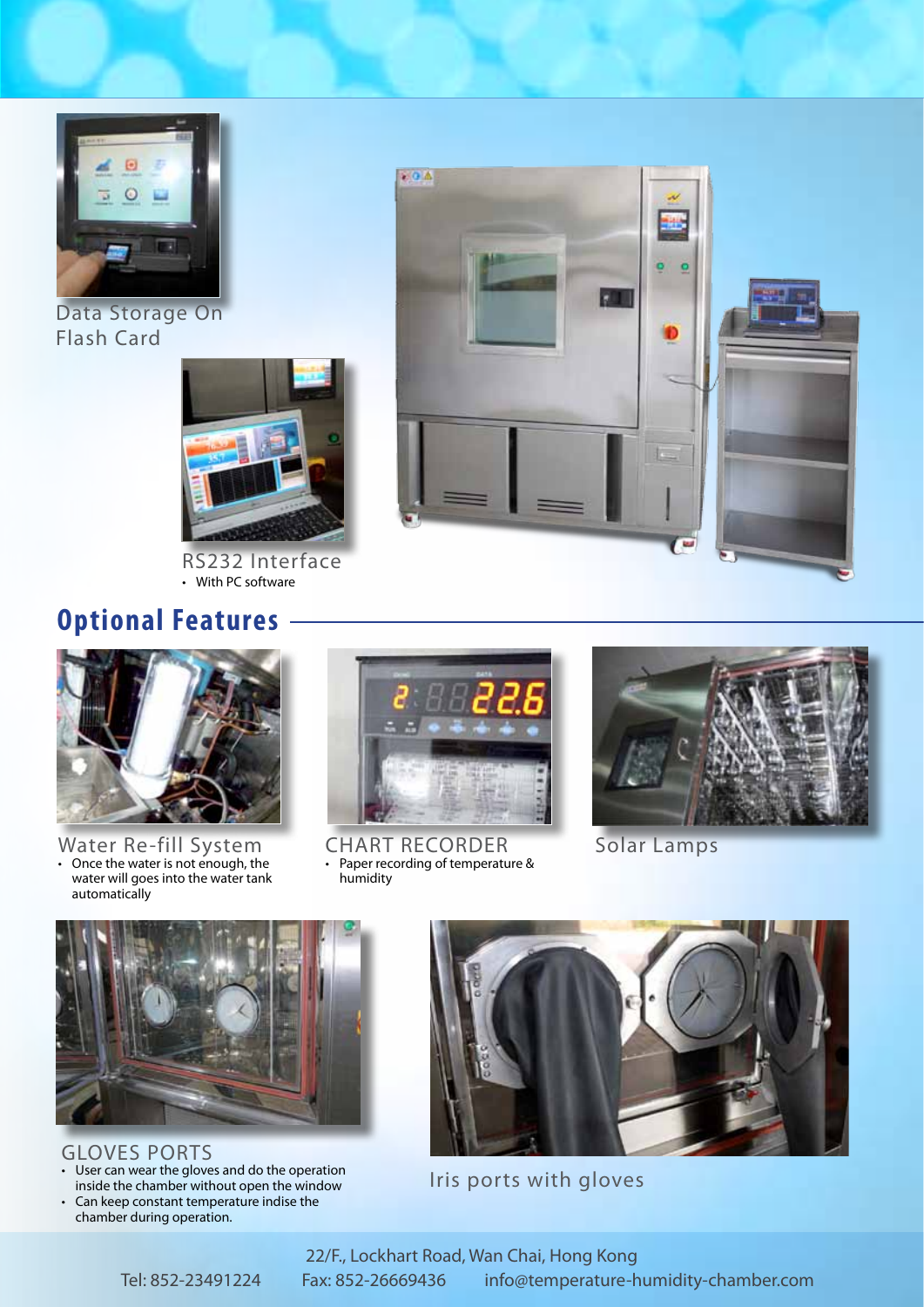# **Outer Dimension**





JTH - Series *S* 

| Model                                   | <b>JTH Series</b>                                |               |            |             |                                          |                |                |             |             |  |
|-----------------------------------------|--------------------------------------------------|---------------|------------|-------------|------------------------------------------|----------------|----------------|-------------|-------------|--|
|                                         | JTH-63                                           | <b>JTH-80</b> | JTH-120    | JTH-150     | JTH-225                                  | <b>JTH-408</b> | <b>JTH-800</b> | JTH-960     | JTH-1000    |  |
| Capacity                                | 63L                                              | 80L           | 120L       | 150L        | 225L                                     | 408L           | 800L           | 960L        | 1000L       |  |
| <b>Temperature Range</b>                | 0 to 150 degC (180degC)                          |               |            |             |                                          |                |                |             |             |  |
| <b>Humidity Range</b>                   | 10% to 98% RH                                    |               |            |             |                                          |                |                |             |             |  |
| <b>Temperature Stability</b>            |                                                  |               |            |             | $+/-0.3$ degC                            |                |                |             |             |  |
| <b>Humidity Stability</b>               |                                                  | $+/-1.5%RH$   |            |             |                                          |                |                |             |             |  |
| Temperature Uniformity                  |                                                  |               |            |             | $+/-1$ degC                              |                |                |             |             |  |
| <b>Humidity Uniformity</b>              | $+/-3%RH$                                        |               |            |             |                                          |                |                |             |             |  |
| <b>Heating Time</b>                     | 2-3degC / min (option 5degC/min or more)         |               |            |             |                                          |                |                |             |             |  |
| <b>Cooling Time</b>                     |                                                  |               |            |             | 2-3degC / min (option 5degC/min or more) |                |                |             |             |  |
| <b>Internal Dimension</b><br>(HxWxD cm) | 45x40x35                                         | 50x40x40      | 60x50x40   | 60x50x50    | 75x50x60                                 | 85x60x80       | 100x100x80     | 100x100x96  | 100x100x100 |  |
| <b>External Dimension</b><br>(HxWxD cm) | 155x98x85                                        | 160x98x90     | 170x108x90 | 170x108x100 | 185x108x110                              | 195x118x133    | 210x158x133    | 210x158x140 | 210x158x150 |  |
| Material                                | 304S.S.                                          |               |            |             |                                          |                |                |             |             |  |
| Protection                              | with water level warning system                  |               |            |             |                                          |                |                |             |             |  |
| Function                                | Programmable control of temperature and humidity |               |            |             |                                          |                |                |             |             |  |
| Power Supply                            | 220V                                             | 220V          | 220V       | 220V        | 220V                                     | 380V           | 380V           | 380V        | 380V        |  |
| Watt (KW)                               | $\overline{2}$                                   | 2.5           | 3.2        | 5           | 5.6                                      | 6.5            | 8              | 8           | 9           |  |
| Weight (kg)                             | 180                                              | 190           | 220        | 250         | 290                                      | 320            | 390            | 410         | 420         |  |

### 22/F., Lockhart Road, Wan Chai, Hong Kong Tel: 852-23491224 Fax: 852-26669436 info@temperature-humidity-chamber.com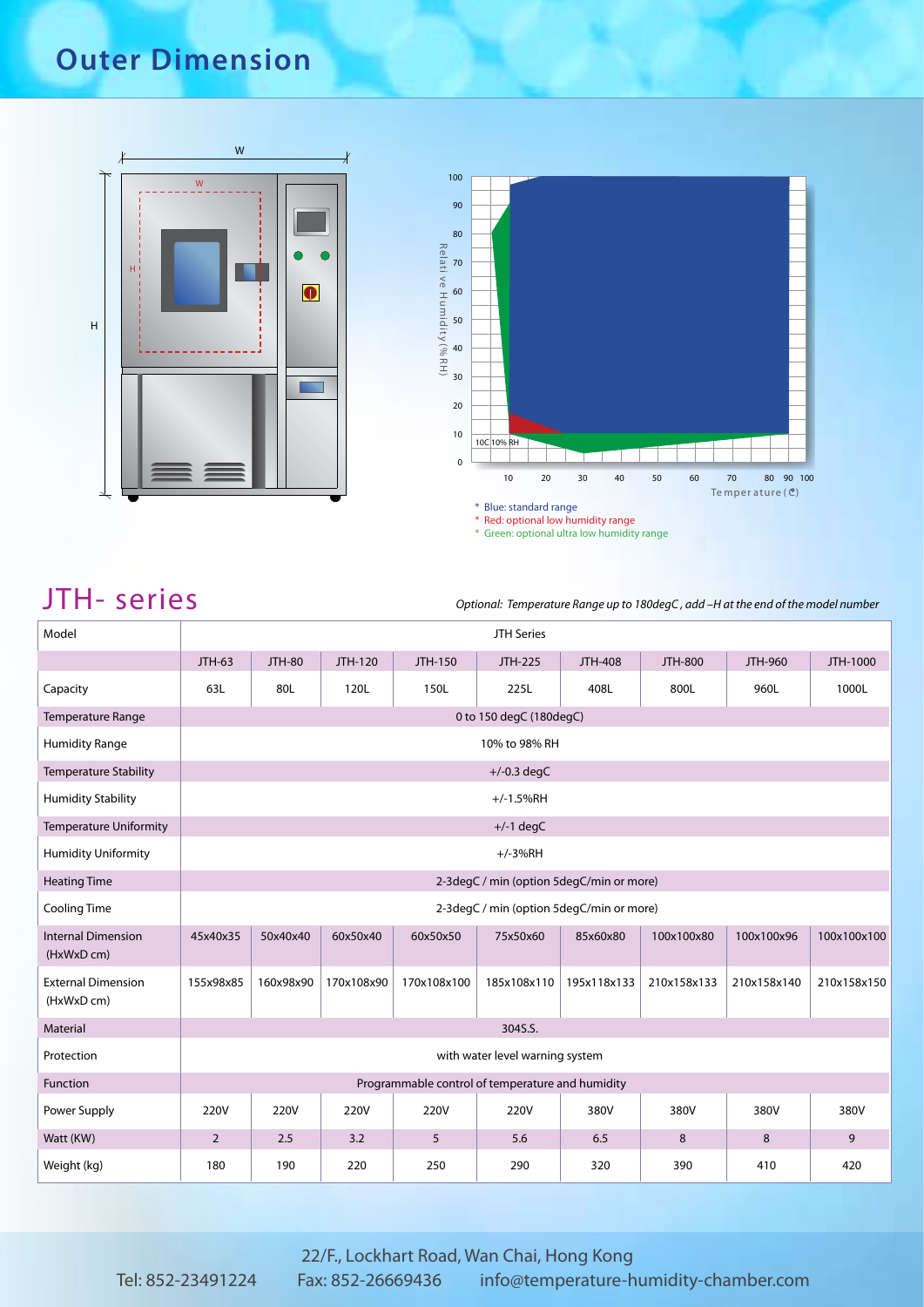| Model                                   | JTH-J Series                                     |                |            |             |                                          |             |                 |             |             |  |  |
|-----------------------------------------|--------------------------------------------------|----------------|------------|-------------|------------------------------------------|-------------|-----------------|-------------|-------------|--|--|
|                                         | JTH-63J                                          | <b>JTH-80J</b> | JTH-120J   | JTH-150J    | JTH-225J                                 | JTH-408J    | <b>JTH-800J</b> | JTH-960J    | JTH-1000J   |  |  |
| Capacity                                | 63L                                              | 80L            | 120L       | 150L        | 225L                                     | 408L        | 800L            | 960L        | 1000L       |  |  |
| <b>Temperature Range</b>                | -25 to 150 degC (180degC)                        |                |            |             |                                          |             |                 |             |             |  |  |
| <b>Humidity Range</b>                   |                                                  | 10% to 98% RH  |            |             |                                          |             |                 |             |             |  |  |
| <b>Temperature Stability</b>            |                                                  |                |            |             | $+/-0.3$ degC                            |             |                 |             |             |  |  |
| <b>Humidity Stability</b>               |                                                  |                |            |             | $+/-1.5%$ RH                             |             |                 |             |             |  |  |
| <b>Temperature Uniformity</b>           |                                                  |                |            |             | $+/-1$ degC                              |             |                 |             |             |  |  |
| <b>Humidity Uniformity</b>              |                                                  |                |            |             | $+/-3%RH$                                |             |                 |             |             |  |  |
| <b>Heating Time</b>                     |                                                  |                |            |             | 2-3degC / min (option 5degC/min or more) |             |                 |             |             |  |  |
| Cooling Time                            |                                                  |                |            |             | 2-3degC / min (option 5degC/min or more) |             |                 |             |             |  |  |
| <b>Internal Dimension</b><br>(HxWxD cm) | 45x40x35                                         | 50x40x40       | 60x50x40   | 60x50x50    | 75x50x60                                 | 85x60x80    | 100x100x80      | 100x100x96  | 100x100x100 |  |  |
| <b>External Dimension</b><br>(HxWxD cm) | 155x98x85                                        | 160x98x90      | 170x108x90 | 170x108x100 | 185x108x110                              | 195x118x133 | 210x158x133     | 210x158x140 | 210x158x150 |  |  |
| Material                                | 304S.S.                                          |                |            |             |                                          |             |                 |             |             |  |  |
| Protection                              | with water level warning system                  |                |            |             |                                          |             |                 |             |             |  |  |
| Function                                | Programmable control of temperature and humidity |                |            |             |                                          |             |                 |             |             |  |  |
| Power Supply                            | 220V                                             | 220V           | 220V       | 220V        | 220V                                     | 380V        | 380V            | 380V        | 380V        |  |  |
| Watt (KW)                               | 2                                                | 2.5            | 3.2        | 5           | 5.6                                      | 6.5         | 8               | 8           | 9           |  |  |
| Weight (kg)                             | 180                                              | 190            | 220        | 250         | 290                                      | 320         | 390             | 410         | 420         |  |  |

JTH-J Series *Series DE* 

JTH-R Series *Series Optional: Temperature Range up to 180degC*, add –H at the end of the model number

| Model                                   | JTH-R Series                                     |           |                 |                 |                                          |                 |                 |                 |                  |  |
|-----------------------------------------|--------------------------------------------------|-----------|-----------------|-----------------|------------------------------------------|-----------------|-----------------|-----------------|------------------|--|
|                                         | JTH-63R                                          | JTH-80R   | <b>JTH-120R</b> | <b>JTH-150R</b> | <b>JTH-225R</b>                          | <b>JTH-408R</b> | <b>JTH-800R</b> | <b>JTH-960R</b> | <b>JTH-1000R</b> |  |
| Capacity                                | 63L                                              | 80L       | 120L            | 150L            | 225L                                     | 408L            | 800L            | 960L            | 1000L            |  |
| <b>Temperature Range</b>                | -40 to 150 degC (180degC)                        |           |                 |                 |                                          |                 |                 |                 |                  |  |
| <b>Humidity Range</b>                   | 10% to 98% RH                                    |           |                 |                 |                                          |                 |                 |                 |                  |  |
| <b>Temperature Stability</b>            |                                                  |           |                 |                 | $+/-0.3$ degC                            |                 |                 |                 |                  |  |
| <b>Humidity Stability</b>               | $+/-1.5%RH$                                      |           |                 |                 |                                          |                 |                 |                 |                  |  |
| <b>Temperature Uniformity</b>           | $+/-1$ degC                                      |           |                 |                 |                                          |                 |                 |                 |                  |  |
| <b>Humidity Uniformity</b>              | $+/-3%RH$                                        |           |                 |                 |                                          |                 |                 |                 |                  |  |
| <b>Heating Time</b>                     | 2-3degC / min (option 5degC/min or more)         |           |                 |                 |                                          |                 |                 |                 |                  |  |
| <b>Cooling Time</b>                     |                                                  |           |                 |                 | 2-3degC / min (option 5degC/min or more) |                 |                 |                 |                  |  |
| <b>Internal Dimension</b><br>(HxWxD cm) | 45x40x35                                         | 50x40x40  | 60x50x40        | 60x50x50        | 75x50x60                                 | 85x60x80        | 100x100x80      | 100x100x96      | 100x100x100      |  |
| <b>External Dimension</b><br>(HxWxD cm) | 155x98x85                                        | 160x98x90 | 170x108x90      | 170x108x100     | 185x108x110                              | 195x118x133     | 210x158x133     | 210x158x140     | 210x158x150      |  |
| Material                                |                                                  |           |                 |                 | 304S.S.                                  |                 |                 |                 |                  |  |
| Protection                              | with water level warning system                  |           |                 |                 |                                          |                 |                 |                 |                  |  |
| Function                                | Programmable control of temperature and humidity |           |                 |                 |                                          |                 |                 |                 |                  |  |
| Power Supply                            | 220V                                             | 380V      | 380V            | 380V            | 380V                                     | 380V            | 380V            | 380V            | 380V             |  |
| Watt (KW)                               | 3                                                | 3.2       | 4.2             | 6               | 6.6                                      | 7.5             | 10              | 10              | 12               |  |
| Weight (kg)                             | 240                                              | 280       | 300             | 320             | 350                                      | 380             | 410             | 450             | 460              |  |

22/F., Lockhart Road, Wan Chai, Hong Kong Tel: 852-23491224 Fax: 852-26669436 info@temperature-humidity-chamber.com